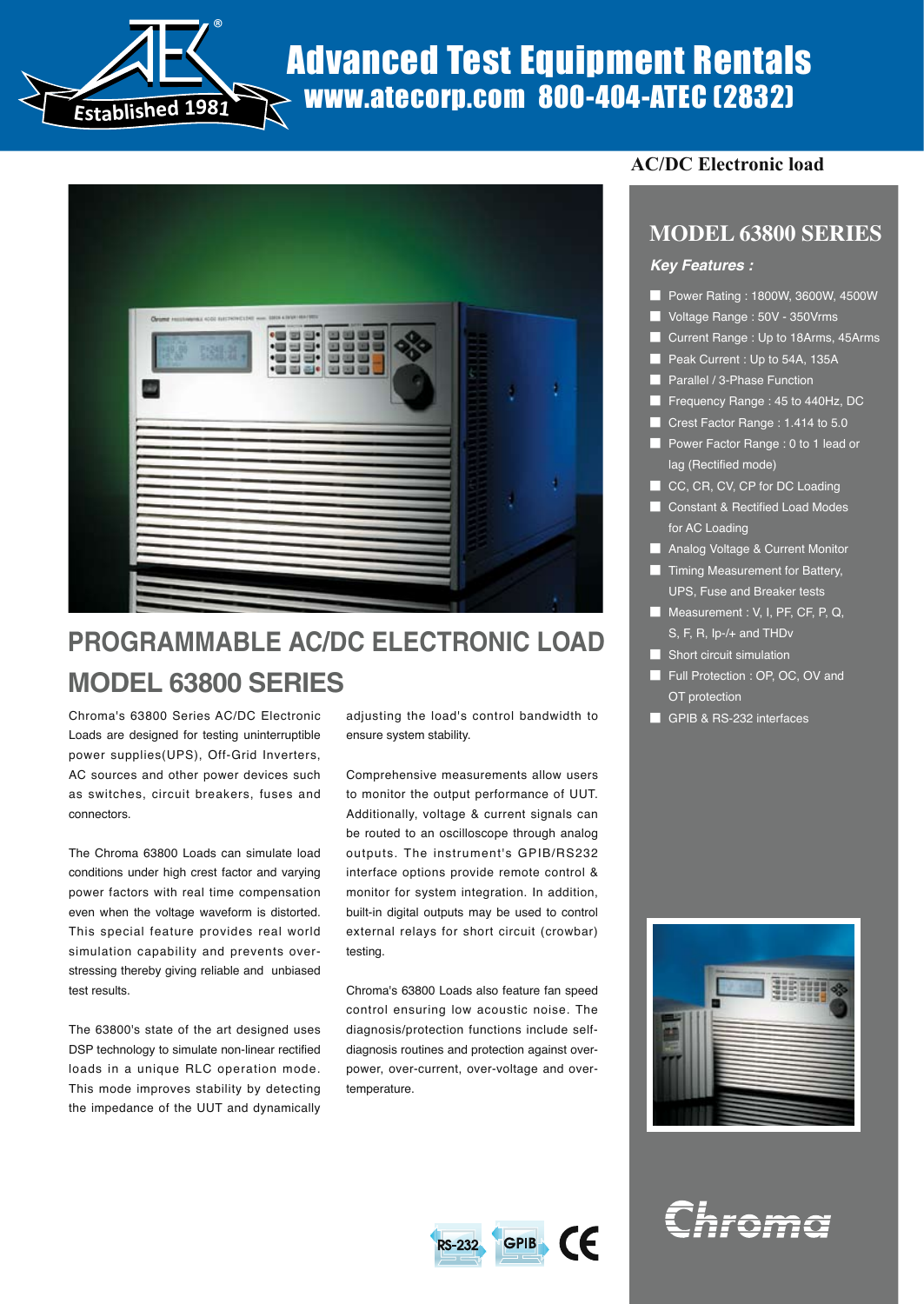## *Complete AC & DC Load Simulations*

Chroma's 63800 AC/DC Electronic Load is designed for both AC & DC Load Simulations. Illustrated below are the various load modes which are available:



#### **AC Load Simulation**

The Model 63800 AC/DC Electronic Load provides two unique operating modes for AC load simulation; (1) Constant Load Modes and (2) Rectified AC Load Modes. Each are described below.

#### **Constant Load Modes**

The Constant Load Modes allow users to set the following operating modes : CC, CR and CP mode. The CC & CP modes in this category allow users to program PF or CF, or both. For CR mode the PF is always set to 1.

When both the PF & CF of the loading current are programmed, the 63800 load controls power factor from 1 to 0 by shifting the current (with CF defined) relative to the input voltage to get desired displacement power factor. The power factor range will be limited based on crest factor programmed. If the programmed PF is positive then the current will lead the voltage waveform, in opposite, when PF is set negative, the current will then leg the voltage waveform. (See below)









As seen in Figure 1, for a crest factor of 1.414, the programmed power factor can only be 1 if the input voltage is sine-wave. However, for a CF of 2.0, the acceptable PF ranges from 0.608 to 0.85; for CF = 3, the PF can then be set from 0.211 to 0.6, etc. So, higher crest factors enable wider range of power factors.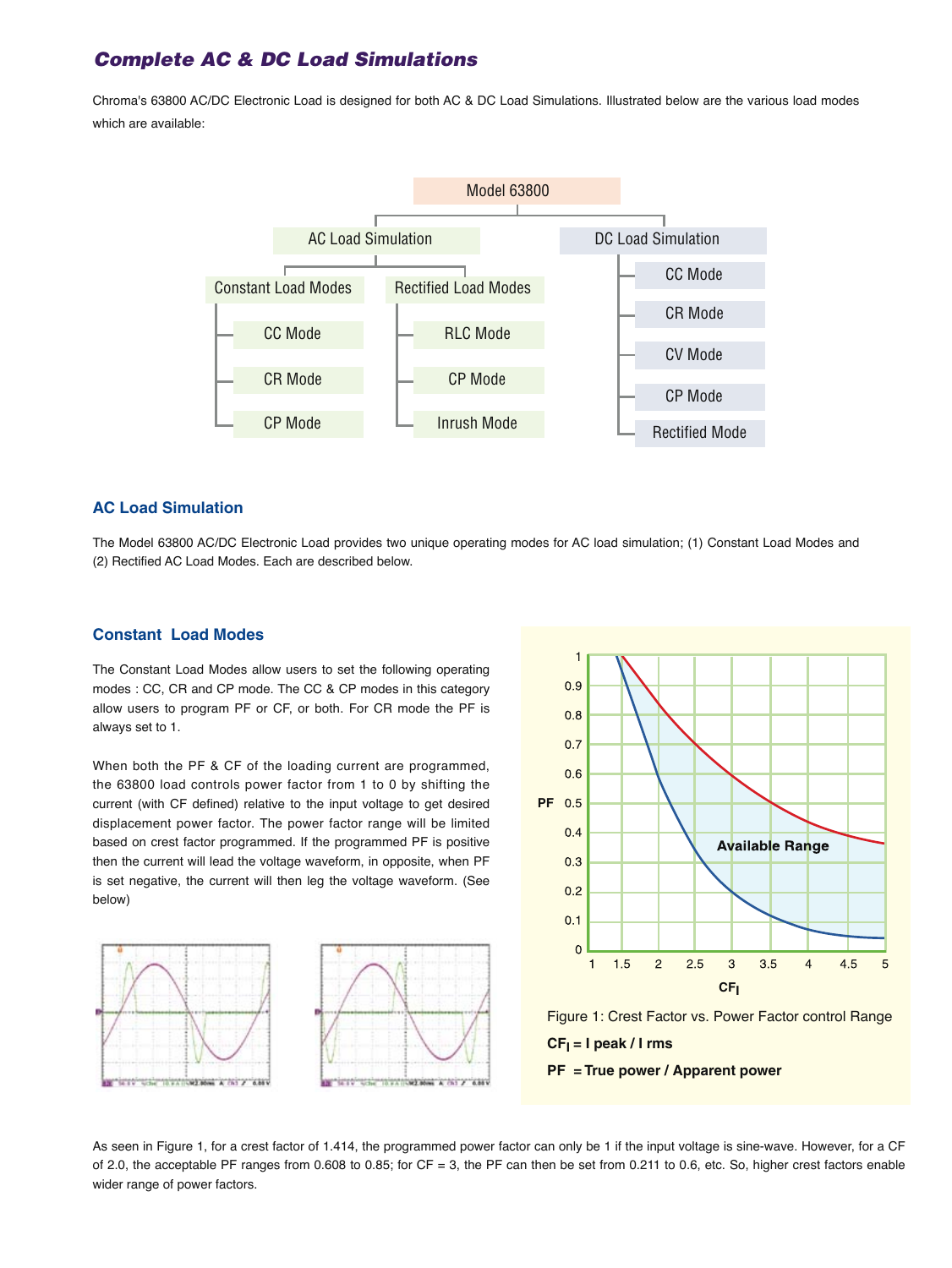#### **Rectified AC Load Modes**

The 63800 AC/DC Electronic Load provides unique capability to simulate non-linear rectified loads for a wide range of testing applications. There are three load modes available for rectified load simulations-RLC, CP and Inrush Current modes.



Figure 2 : Typical Rectified Circuit

Figure 2 shows the typical model of an rectifier input. Under RLC mode, users can set the RLC values to 100% simulate the behavior of actual UUT. Figure 3 & 4 compares the voltage and loading waveforms between the actual RLC built circuit and the simulated rectified circuit by using Chroma RLC load mode. The waveform of the 63800 in RLC mode looks almost identical to the waveform of actual hardware circuit. The waveform obtained under CC mode with same loading crest factor shown in Figure 5 looks far from the waveform of actual hardware circuit.

In addition, traditional AC loads can only use CR mode to test discontinuous square or quasi-square wave UUTs because CC and CP are all active loadings and requires a defined frequency. It's very difficult to detect the frequency of a discontinuous square or quasisquare wave. Since RLC mode of the 63800 load is actually simulating passive loading it doesn't require a defined frequency, therefore it allows the user to simulate loading in modes other than just CR. Using discrete RLC network may solve the problem too, however due to component weight, size and limited RLC values this makes it inconvenient for testing. In contrast, Chroma's 63800 RLC mode provides versatile settings and higher test flexibilities.

For production line testing, most of users may not know their required RLC values but likely know the UUTs power rating and PF values. In this case, CP mode is ideal for test engineers. Under CP mode, the 63800 built-in algorithm will find the best solution to get the RLC values automatically according to the power rating and PF value set by the user.

To avoid overstressing the UUT, both the RLC and CP modes will gradually increase the loading current up to the programmed loading current shown in Figure 4, simulating actual RLC circuit loading as shown in Figure 3. This will alleviate the sudden voltage drop from constant current loading mode as shown in Figure 5.

For one that wishes to simulate the inrush current, the 63800 provides Inrush Current mode, allowing users to set different inrush current amplitude and the voltage phase angle where the inrush current started.



Figure 3: Actual RLC Circuit Figure 4: Simulated RLC Mode Figure 5: CC Mode Figure 6: Inrush Current Mode

#### **DC Load Simulation**

Chroma's 63800 DC load simulation includes four load modes : constant current, constant resistance, constant voltage and constant power as depicted below.

![](_page_2_Figure_13.jpeg)

![](_page_2_Figure_14.jpeg)

**DE BEAT NEWS A DO 7 BAY** 

![](_page_2_Figure_15.jpeg)

continued the material assessed a real of

**WAY** 

![](_page_2_Figure_16.jpeg)

The Control of the Control of the Control of the Control of the Control of the Control of the Control of the Co

Constant current Constant resistance Constant voltage Constant power

CC, CR, CP mode can be used for regulated voltage power supplies testing. For battery charger, CV mode may help to check its current regulation.

A special DC Rectified mode is included to simulate the loading behavior of Distributed Inverters. Many inverter designs, although its input is DC, the input current will show rectified pattern. This unique load mode makes Chroma 63800 load ideal for Fuel Cell, PV module/array and Battery test because those devices will be loaded by Inverters.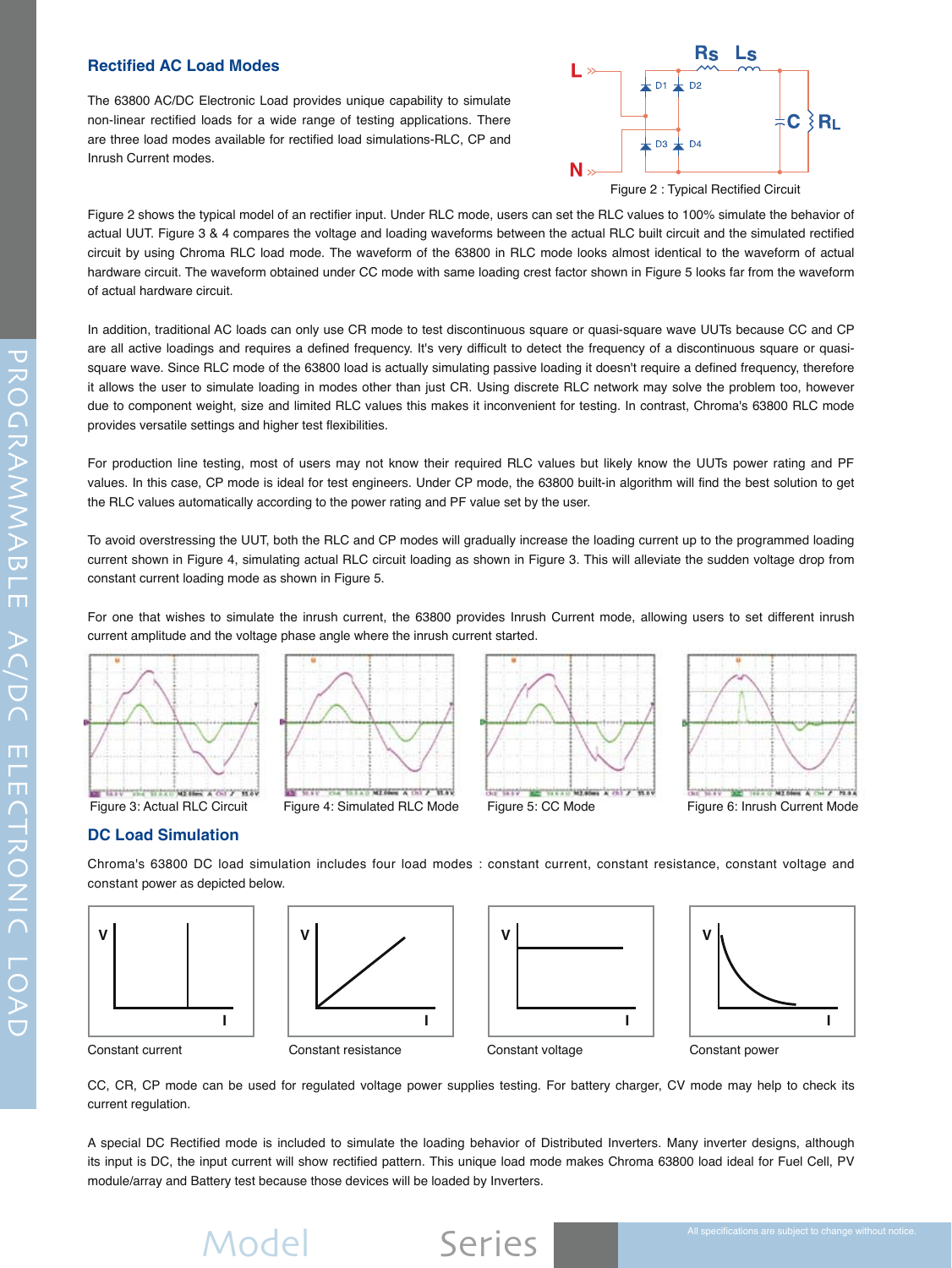## *Comprehensive Measurements*

Chroma's 63800 Series AC/DC Electronic Loads includes built-in 16-bits precision measurement circuits to measure the steady-state and transient responses for true RMS voltage, true RMS current, true power(P), apparent power(S), reactive power(Q), crest factor, power factor, THDv and peak repetitive current.

In additional to these discrete measurements, two analog outputs, one for voltage and one for current, are provided as a convenient means of monitoring these signals via an external oscilloscope.

#### **Timing Measurement**

![](_page_3_Figure_4.jpeg)

Transfer time for Off-Line UPS

Timing parameters are critical to many products such as UPS, Breaker and Fuse. The 63800 AC/DC Load also includes unique timing measurement function to measure the trip time of fuse & circuit breaker or the transfer time for UPS (Off-Line).

#### *Automatic Bandwidth Adjustment (ABA)*

When using active load mode (CC,CP), traditional AC loads operate under fixed bandwidth. When the load is working at low control bandwidth will limit the load from simulating high crest factor loading. In opposite, increase control bandwidth will influence the control loop stability especially when the UUT output impedance is high. To resolve this problem in traditional AC load, Chroma 63800 AC/DC Load dynamically adjusts the operating bandwidth by detecting the impedance\*1 of the UUTs to alleviate the risk of system instability.

The examples on the right compare voltage and current waveforms using traditional fixed bandwidth (@15kHz) load and the Chroma 63800 load for UPS load simulation. Noticeable difference can be observed with or without the ABA.

When the UUT has higher output impedance such as Generator, the current waveform won't be stable as shown below without ABA. In most cases, the loading current will be oscillating and spoil the test.

![](_page_3_Figure_11.jpeg)

![](_page_3_Figure_12.jpeg)

#### Figure 8: Fixed Bandwidth Figure 9: With ABA

Note 1: A test current will be programmed prior the actual loading defined by user for impedance detection.

## *Parallel / 3-Phase Control*

The 63800 series provides parallel and 3-phase functions for high power and three phase applications. All the models within the 63800 series can be used together for both parallel and 3-phase functions as well as paralleled AC Load units in 3-phase configuration, providing excellent flexibility and cost savings for the 63800 series AC load. Parallel and 3-phase controls are made easy by linking the AC Load units together, control of all AC load units will be made through the Master Unit. Connections of parallel and 3-phase functions are as shown in Figures 11, 12 and 13.

![](_page_3_Figure_17.jpeg)

![](_page_3_Figure_19.jpeg)

Figure 10: Parallel connection

![](_page_3_Figure_21.jpeg)

Figure 11: Parallel/3-Phase Y connection Figure 12: Parallel/3-Phase Delta connection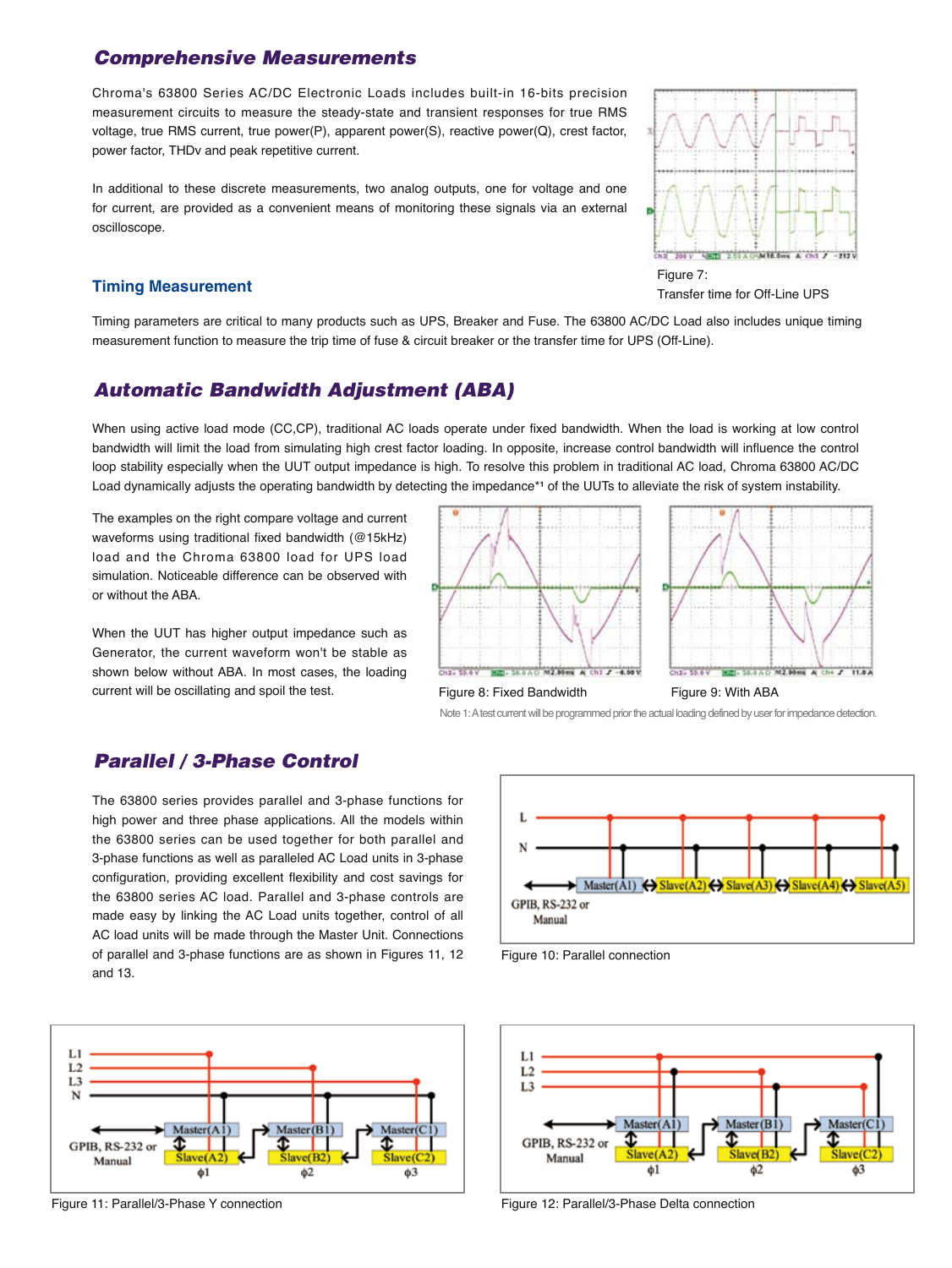## *Auto Power Factor Correction*

Allowing user to set the power factor is one of the major features to the 63800. The power factor is defined as :

$$
PF = \frac{Pactive}{Vrms \cdot Irms} = \frac{\frac{1}{T} \int_0^T v(t) \cdot i(t) d(t)}{\frac{1}{T} \int_0^T v(t) dt \cdot \frac{1}{T} \int_0^T i(t) d(t)}
$$

Since PF is a function of real time voltage and current, traditional AC load designs assumes the voltage waveform to be sinusoidal all the time, as seen Figure 11. This is not realistic because the voltage waveform may be distorted after the load is applied shown in Figure 12, if the control of power factor is base on the belief of sinusoidal voltage waveform, it will result in a lower power factor than the user programmed thus overstressing the UUT.

Chroma's 63800 AC loads monitor the power factor reading constantly and uses this data to dynamically adjust the loading waveform. As a result, the power factor setting is precise without overstressing the UUT.

![](_page_4_Figure_6.jpeg)

Figure 14

![](_page_4_Picture_8.jpeg)

![](_page_4_Picture_9.jpeg)

#### **1. LCD display**

- **2. Function keypad :**
	- To select load mode, control mode, and system config setting
- **3. Numeric keypad :**  For data setting
- **4. Cursor key :** For setting and editing
- **5. Power switch**
- **6. Rotary knob :**

For rapid control of active parameter

**7. TTL I/O :**

For system input/output control signal

## *Ordering Information*

**63802 :** Programmable AC Electronic Load 1800W/18A/350V **63803 :** Programmable AC Electronic Load 3600W/36A/350V **63804 :** Programmable AC Electronic Load 4500W/45A/350V

| $\mathbf{g}$<br>8                                 | $10 \t{1}12$ | 13      |
|---------------------------------------------------|--------------|---------|
| Lod                                               |              |         |
| m<br>mu<br>,,,,,,,,<br><b><i>UNISHER</i></b><br>m |              |         |
| 机双                                                |              | CE      |
| .                                                 |              |         |
|                                                   |              |         |
|                                                   |              | 4<br>15 |

- **8. System bus :**
- For master/slave control system data communication
- **9. GPIB connector**
- **10. RS-232 connector**
- **11. Voltage monitor output :**
	- Analog output proportional to voltage waveform
- **12. Current monitor output :** Analog output proportional to the current waveform
- **13. Load terminal & Voltage sense terminal**
- **14. AC input connector**
- **15. AC input voltage switch**

# Model 63800 Series